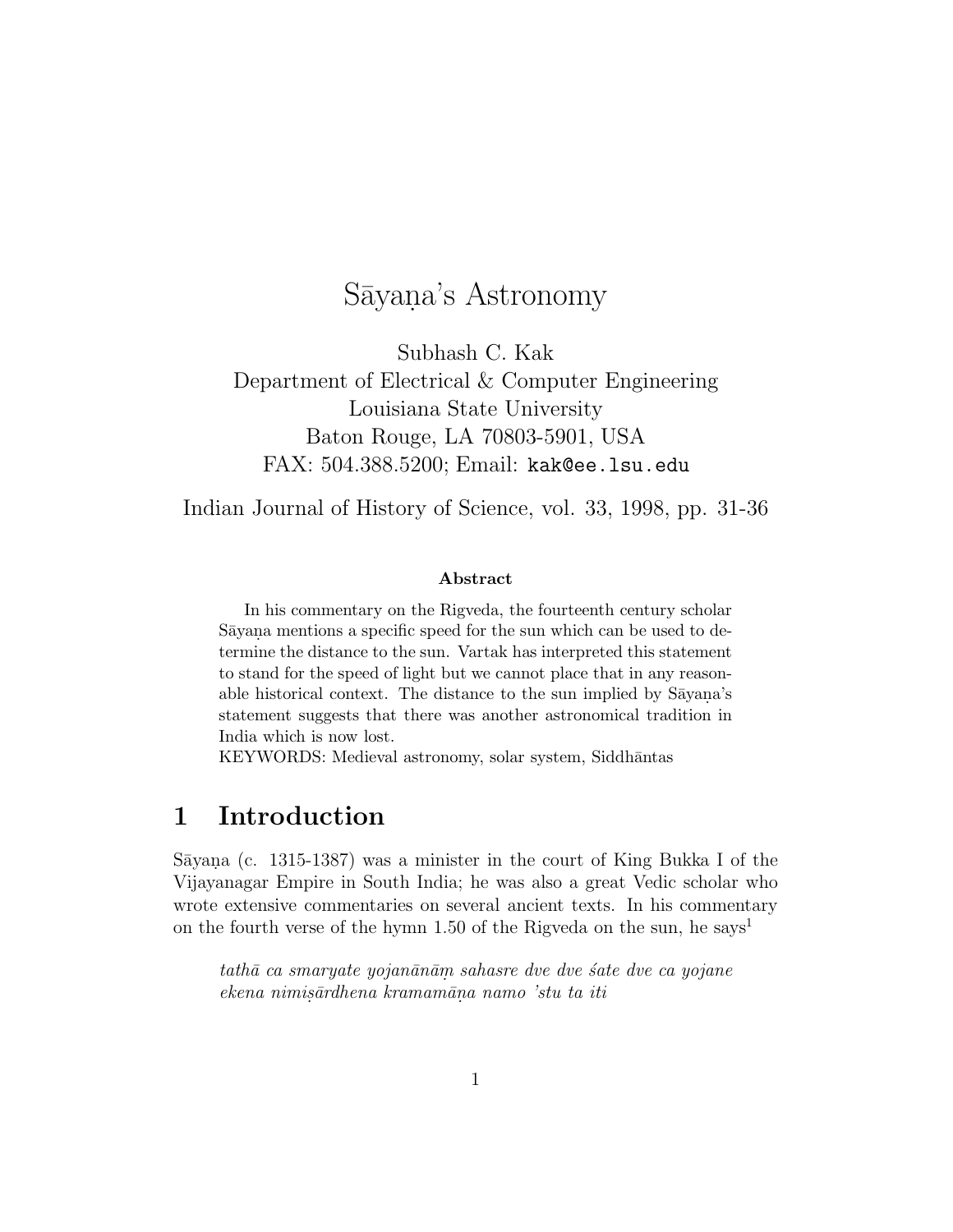Thus it is remembered: [O Sun,] bow to you, you who traverse  $2,202$  yojanas in half a nimesa.

We have no knowledge that Sayana was an astronomer and he acknowledges that he is only quoting from an old tradition, so we label this note as "Sayana's astronomy" only in the sense of what was known by his time in the fourteenth century.

Padmakar Vishnu Vartak in a recent book<sup>2</sup>has argued that this statement refers to the speed of light. He says, "One Yojana is equal to 9 miles, 110 yards = 9 1/16 miles = 9.0625, ...and according to Mahābhārata,<sup>3</sup>Ś anti Parva, 231, half a nimes aequals  $8/75$  seconds. If calculated on this data the velocity of light comes to 187,084.1 miles per second... Sir Monier Williams gives one Yojana equal to 4 Krosha  $= 9$  miles. Taking 1 Yojana  $= 9$  miles, the velocity comes to 186,413.22 miles per second. The well accepted popular scientific figure is 186,300 miles per second."

This is astounding because it is in remarkable agreement with our current knowledge about the speed of light! Vartak's reference on the nimesa from the *Mahābhārata*, which is usually assigned to 400 B.C. to 400 A.D., is correct.<sup>4</sup>The specific definition of a nimesa is there given by  $450 \times 30.1$ nimesa = 1 muhūrta (48 minutes), which means that one nimesa is  $\frac{16}{75.3}$  seconds. The yojana is a well known unit of distance and the value ascribed by Vartak is the usual one.<sup>5</sup>Even if one argues that there was no standardization of measures in the ancient world and the specific values assigned by Vartak for yojana and nimes were not used by all the ancient authorities, just the fact that there could be mention of a finite speed of light three centuries before that discovery by Roemer is not believable. Furthermore, we cannot place such knowledge in context.

So should we take the statement of Sayana as an amazing coincidence? From all accounts, the passage is not an interpolation. There are those who would suggest that consciousness reflecting on itself can obtain such quantitative information. But if one discounted that possibility then, wanting evidence of instrumentation that would have allowed an actual measurement of the speed of light to have been made in medieval India of Sayana's time, the only way Vartak's interpretation can be justified is to assume that the speed was a lucky guess.

We do know that in the Indian tradition a finite speed was associated with the astronomical processes. Thus in the  $\tilde{S}u\tilde{v}y$  Siddh $\tilde{a}nta$  2.1-3, the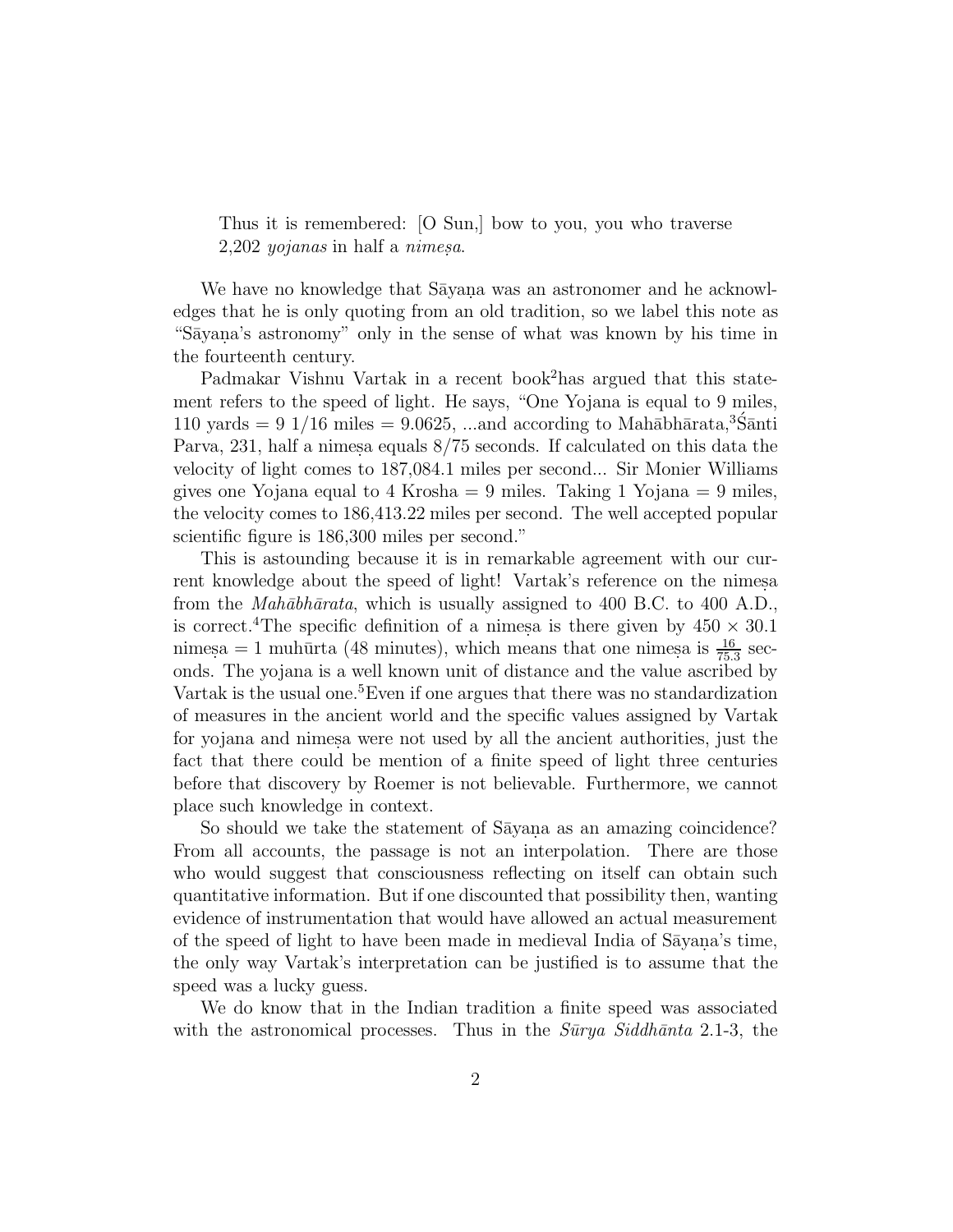motion of the planets is described in terms of the action of cords of "air":

Forms of Time, of invisible shape, stationed in the zodiac  $(bhagana)$ , called the conjunction ( $\epsilon \bar{u}$ ghrocca), apsis (mandocca), and node  $(pāta)$ , are causes of the motion of the planets.

The planets, attached to these beings by cords of air, are drawn away by them, with the right and left hand, forward or backward, according to nearness, toward their own place.

A wind, moreover, called provector (*pravaha*) impels them toward their own apices (ucca); being drawn away forward and backward, they proceed by a varying motion.<sup>6</sup>

The important point here is that gravitation is expressed in terms of a force which is compared to a wind. One would assume, then, that light must have also been compared to a wind and thus taken to have a finite speed.

It is possible that the speed of  $2,202$  yojana to half a nimesa was chosen just to make the time spent by light on its journey from the sun to the earth equal a round number in some convenient units. Again, this would make this choice just an astonishing coincidence.

On the other hand, if Vartak's interpretation—that the statement refers to the rays of the sun—is wrong, then should we take it to be the speed of the sun? That this is likely is because the luminaries were taken to move at speeds that were more or less fixed. For the other planets this speed was considered to be 11,858.75 yojanas,<sup>7</sup>and there was a corresponding tradition regarding the speed of the sun. In this note we explore the implications of this interpretation that Sayana's remarks referred to the speed of the sun in its orbit.

# **2** On nimesa and yojana

Can one consider the possibility that nimes in Sayana's statement only means the "twinkling of an eyelid"– the usual non-technical meaning of the term? This possibility is not credible because then Sayana would have had no need to give a precise figure of 2,202 yojanas in relation to a figure of speech. In such a situation, a "thousand (for 'a large number') yojanas in a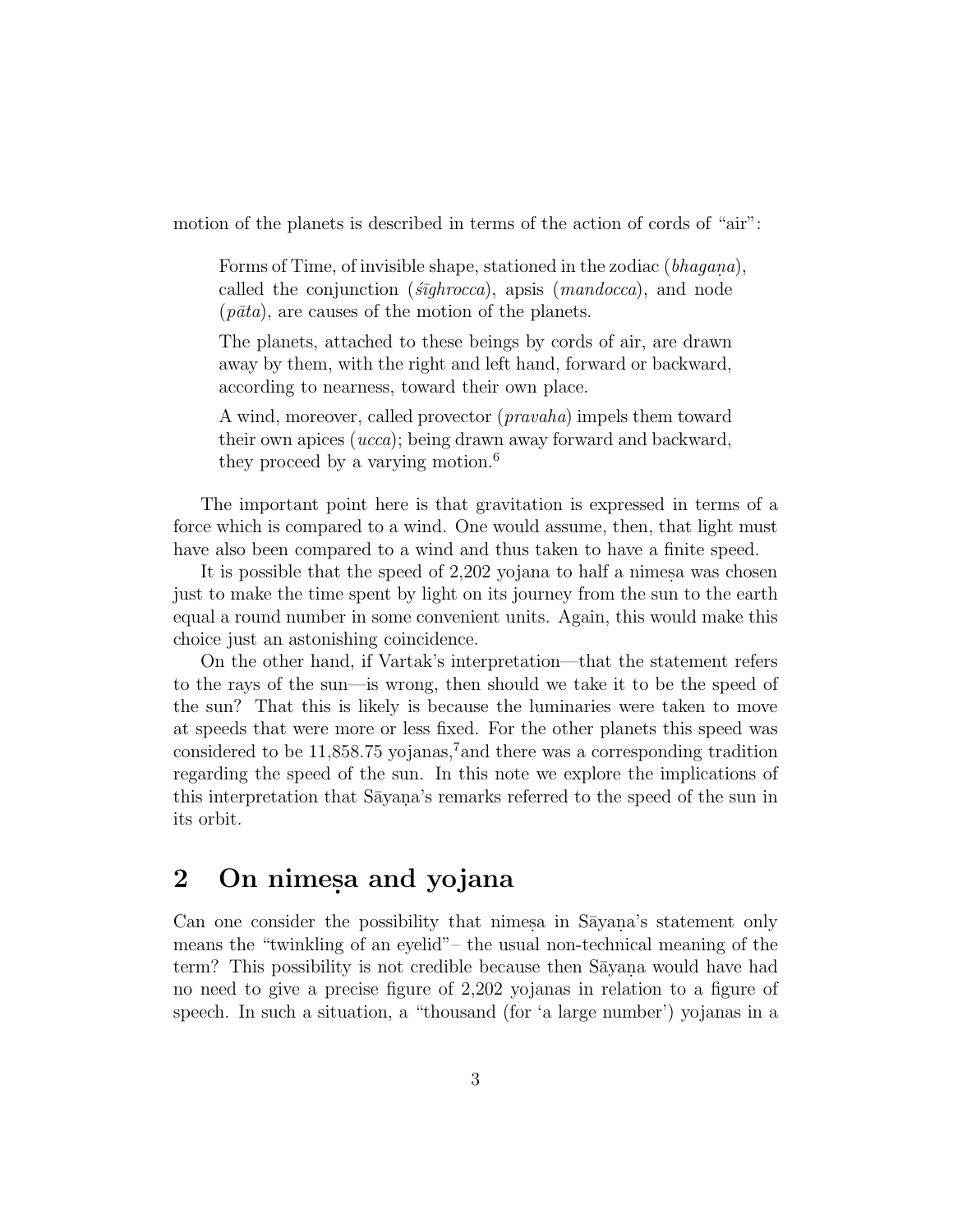nimesa (for 'a twinkling of an eyelid')" might have been used. So it seems quite certain that a specific meaning of the term nimes a is meant here.

The definition of nimes in the Purānas generally agrees with that given in the *Mahābhārata*. Yojana is an ancient measure which we come across in the Rigveda. This is how the two units are defined in the chapter 2.20 of the  $Artha\acute{s}astra$ <sup>8</sup>which is attributed to Kautilya (320 B.C.):

**Yojana.** 8,000 dhanus (dhanus means bow, taken to be about 6 feet). A dhanus is also taken to be equal to one paurus, the height of a person, so assigning about 6 feet to it is reasonable. One dhanus is considered equal to 108 angulas (fingers). It is a stage, 9.1 miles approximately, and according to Kangle it has "reference to the 'yoking' of bullocks, i.e., distance covered before the yoke is taken off."

**Nimesa.** 150 nimesas equal 1 kalā and 80 kalās equal one muhūrta (48) minutes). This means that one nimes a equals  $\frac{6}{25}$  or about one-fourth of a second.

We see the same definition of yojana in most astronomical texts over several centuries, including in one commentary by Yallaya, who lived just a century later than Sayana in South India.<sup>9</sup>On the other hand, the definition of yojana by Aryabhata  $(c. 499)$  is different. He takes nr  $(man)$  to be equal to 96 angulas and then he considers a yojana to equal 8,000 nr. This amounts to his yojana being equal to approximately  $7\frac{1}{2}$  miles.<sup>10</sup>Aryabhata takes the earth's diameter to be 1,050 yojanas, whereas his commentator Bhaskara I, writing a century later, uses another definition of yojana so that the earth's diameter is 1,600 yojanas.

Burgess provides the following commentary on the unit of vojana:<sup>11</sup>

The usual reckoning makes the yojana equal 32,000 cubits ["cubit" is hasta, hand, which ought to be close to 18 inches], but it is also sometimes regarded as composed of 16,000 cubits; and it is accordingly estimated by different authorities at from four and a half to rather more than ten miles English.

Nevertheless, one can speak of what should be the "standard" unit of yojana and nimesa by considering astronomical texts.<sup>12</sup>According to these sources, a yojana is 8,000 dhanus or 32,000 hastas, which is approximately 9 miles, and a nimesa is given by the equation that

 $18 \text{ nimes} = 1 \text{ kās}$ thā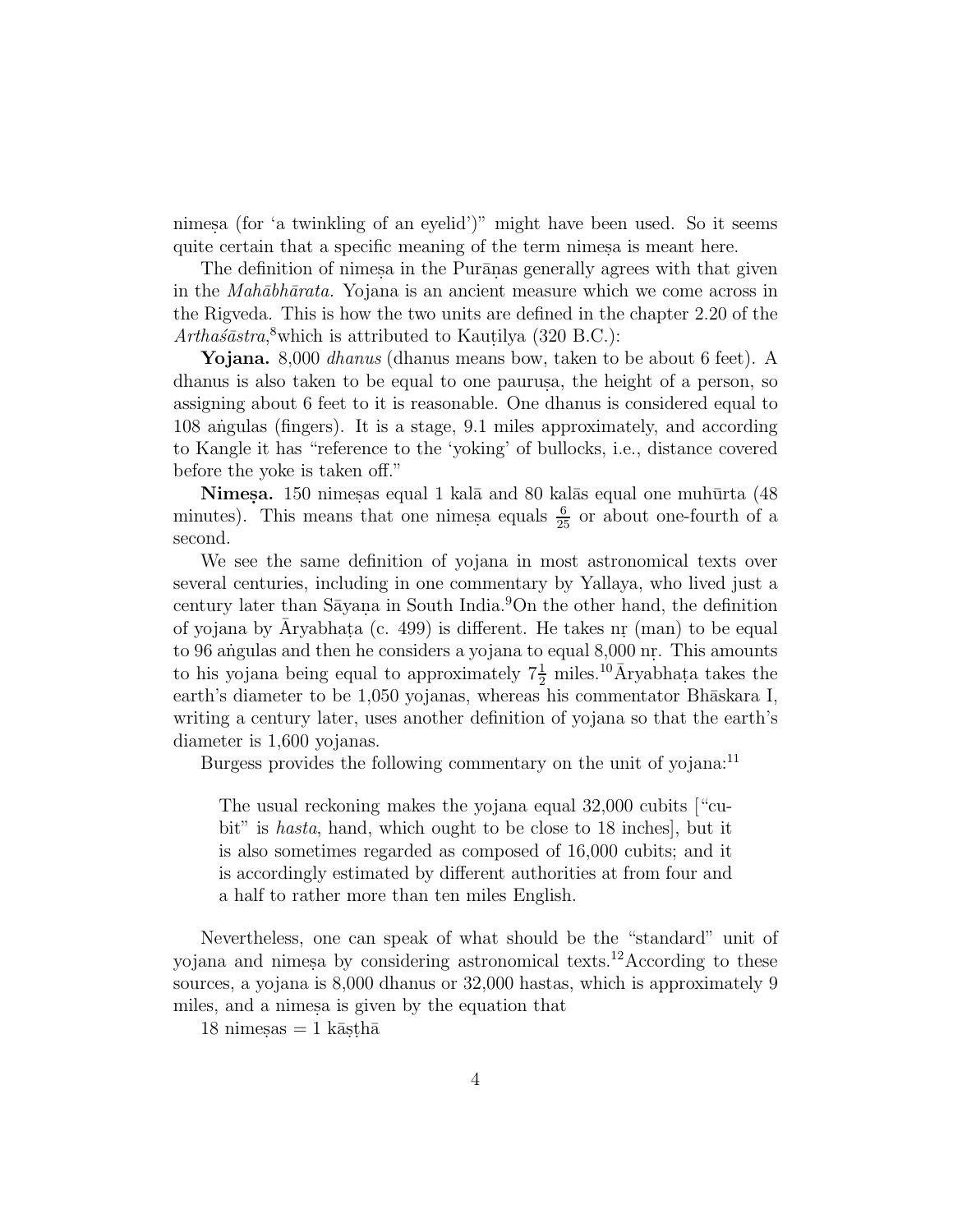$30 \text{ kāsthās} = 1 \text{ kalā}$ 

 $30 \text{ kalās}= 1 \text{ muhūrta (48 minutes)}.$ 

This amounts to one nimes being equal to  $\frac{8}{45}$  seconds. In the various definitions, nimes a is approximately one-fifth to one-fourth seconds: the four variants being  $\frac{1}{5}$ ,  $\frac{16}{75.3}$ ,  $\frac{6}{25}$ , and  $\frac{8}{45}$ .

#### **3 The Distance to the Sun**

We first note that there exist many traditions regarding the distance to the sun. The earliest of these is the statement in the  $Pa\tilde{n}cavim\tilde{s}a$  Br $\bar{a}hmana$ . 16.8.6 that the heavens are 1,000 earth diameters away from the earth. Since the sun was taken to be half-way to the heavens this indicates a distance of 500 earth diameters. There are other references in the Brahmanas that indicate that the Indians knew that the orbit of the sun was not perfectly symmetrical.<sup>13</sup>Here we are interested in reviewing the tradition about the distance to the sun during the Siddhantic period.

Aryabhata, in his  $\bar{A}ryabhat\bar{y}a$  1.6, gives the distance of the sun,  $R_s$ , to be 459,585 yojanas. But remember that  $\bar{A}$ ryabhata uses a measure of yojana which is  $\frac{96}{108}$  of the standard yojana.<sup>14</sup>

Sāyaṇa's statement can be used to determine the distance  $R_s$  to the sun. We have

$$
\pi \times R_s = speed/hour \times 12 \; hours.
$$

This amounts to the distance to the sun being equal to

$$
R_s = \frac{2202 \times 90 \times 60 \times 60 \times 12}{8 \times \pi} \approx 340.6 \times 10^6
$$
 *yojanas.*

This is approximately 740 times larger than the estimate during Aryabhata's time, assuming the same yojanas were used.

The correct value for the distance is 93 million miles. If Sayana was using a short measure of yojana then his estimate was only 10 times greater than the modern value. On the other hand, Aryabhata's estimate—and a similar estimate by Ptolemy,—which was typical for the ancient and the medieval world until the time of Copernicus and Brahe,<sup>15</sup>was about  $\frac{1}{27}$  of the correct value.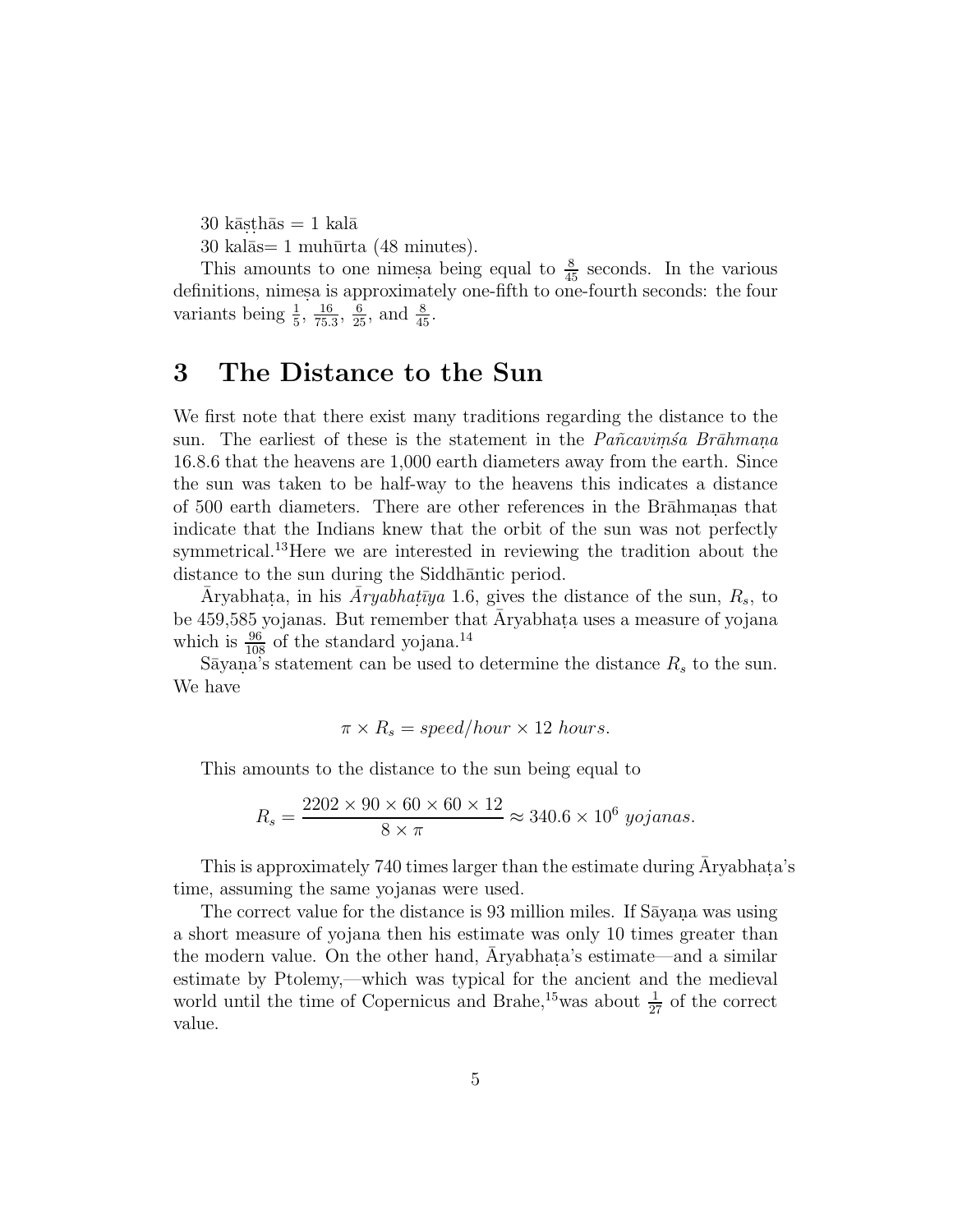If we use the standard yojana, the distance of the sun by  $Sāyana's state$ ment becomes approximately 3,000 million miles which is almost as far as the far reaches of the solar system.

# **4 Concluding Remarks**

Even considering the "standard" measures of yojana and nimesa, Sayana's statement, if interpreted as the speed of light, comes pretty close to the true value. If we take this to be no more than a coincidence and interpret Sayana. to mean the speed of the sun, then we get a distance to the sun which is much greater than anyone could have imagined before the speed of light was actually computed by Roemer. This second interpretation also leaves us with an unresolved puzzle.

Perhaps, the resolution of this puzzle lies in the recognition that there existed astronomical ideas in India other than those which have survived as the extant Siddhāntas. The Indian books also speak of lost Siddhāntas. Sayana appears to quote from one such lost tradition. This tradition may have considered the solar system to be enormously large trying to reconcile this size to the huge numbers related to the cycle of 8.64 billion years in the Purānic theory of the kalpa.

Collecting astronomical references in the various Indian texts that do not fit into the standard Siddhantic models may lead to the recovery of some of the lost traditions. The referee of this paper notes that Sayana's brother Mādhava wrote two books on astronomy, the  $K\bar{a}lanimaya$  (also called the  $Kāla-Mādhava)$  and a commentary on the Par $\bar{a}$ sara-Smrti known as the Par $\bar{a}$ sara-M $\bar{a}$ dhav $\bar{v}y$ a; these may be two sources to begin looking for non-Siddhāntic and "non-standard" astronomical notions current in the fourteenth century.

#### **References and Notes**

- 1. Müller, Max (ed.), 1890. Rig-Veda-Samhita together with the Commentary of Sāyana. Oxford University Press, London.
- 2. Vartak, P.V., 1995. Scientific Knowledge in the Vedas. Nag Publishers, Delhi.